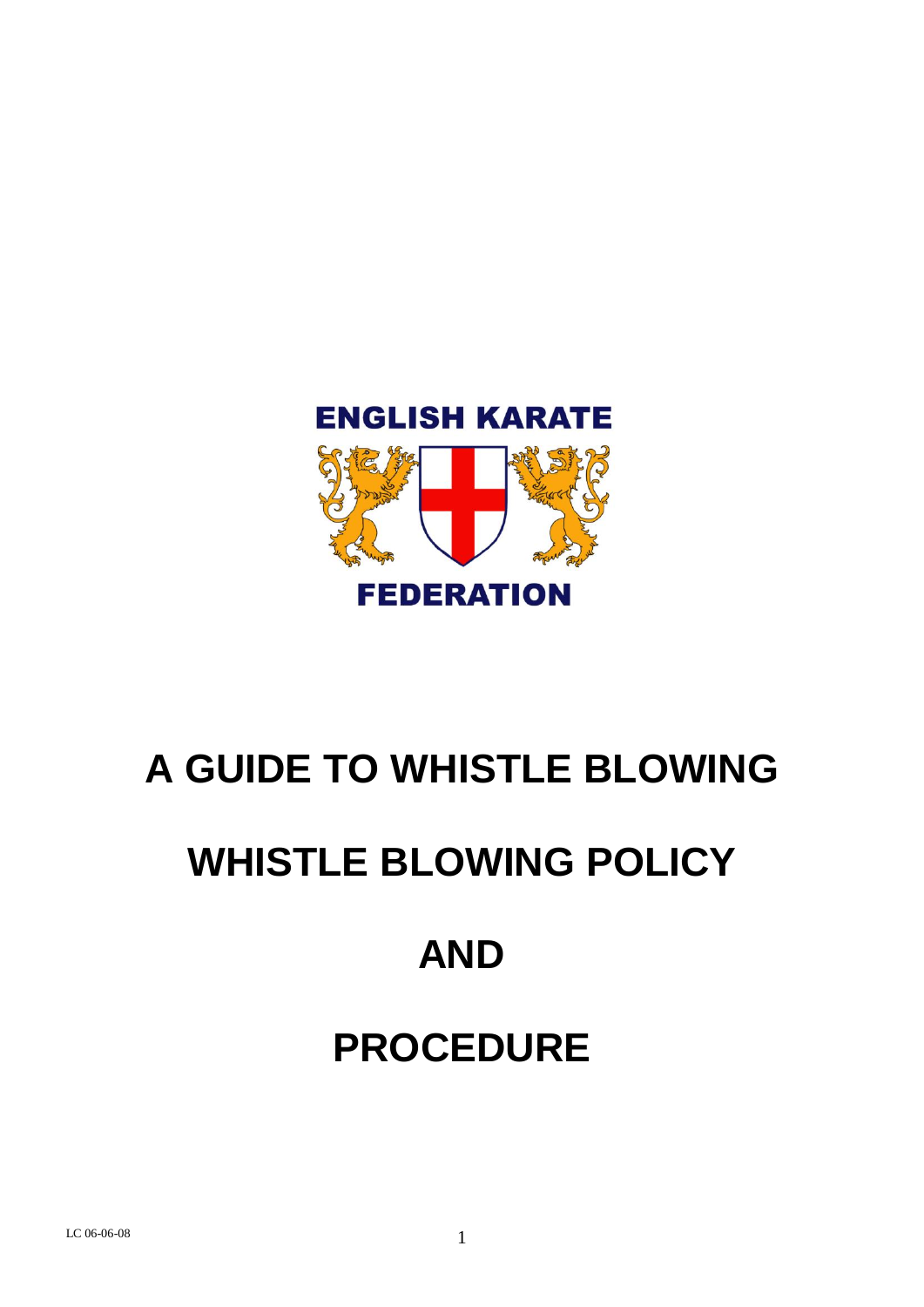Version 1

## **CONTENTS**

- 1. INTRODUCTION
- 2. WHISTLE BLOWER"S RIGHTS.
- 3. INITIAL STEPS.
- 4. DECIDING ON PROCEDURES.
- 5. WHISTLEBLOWER POLICY AND PROCEDURE
- 6. ADVISING MEMBERS AND EMPLOYEES WHO HAVE CONCERNS
- 7. ADVICE TO PERSON"S WHO ARE CONCERNED ABOUT MALPRACTICE, WRONGDOING, HEALTH AND SAFETY BREACHES, CHILD ABUSE OR BAD PRACTICE.
- 8. DEALING WITH WHISTLE BLOWING CASES IN THE ASSOCIATIONS
- 9. CONFLICTS OF INTEREST
- 10. BUILDING ON BEST PRACTICE
- 11. HOTLINE FOR WHISTLEBLOWERS
- 12. APPENDIX ONE

Whistle blowing policy and agreement

13. APPENDIX TWO

Prescribed persons

14. APPENDIX THREE

Public Interest Disclosure Act 1998

15. FURTHER HELP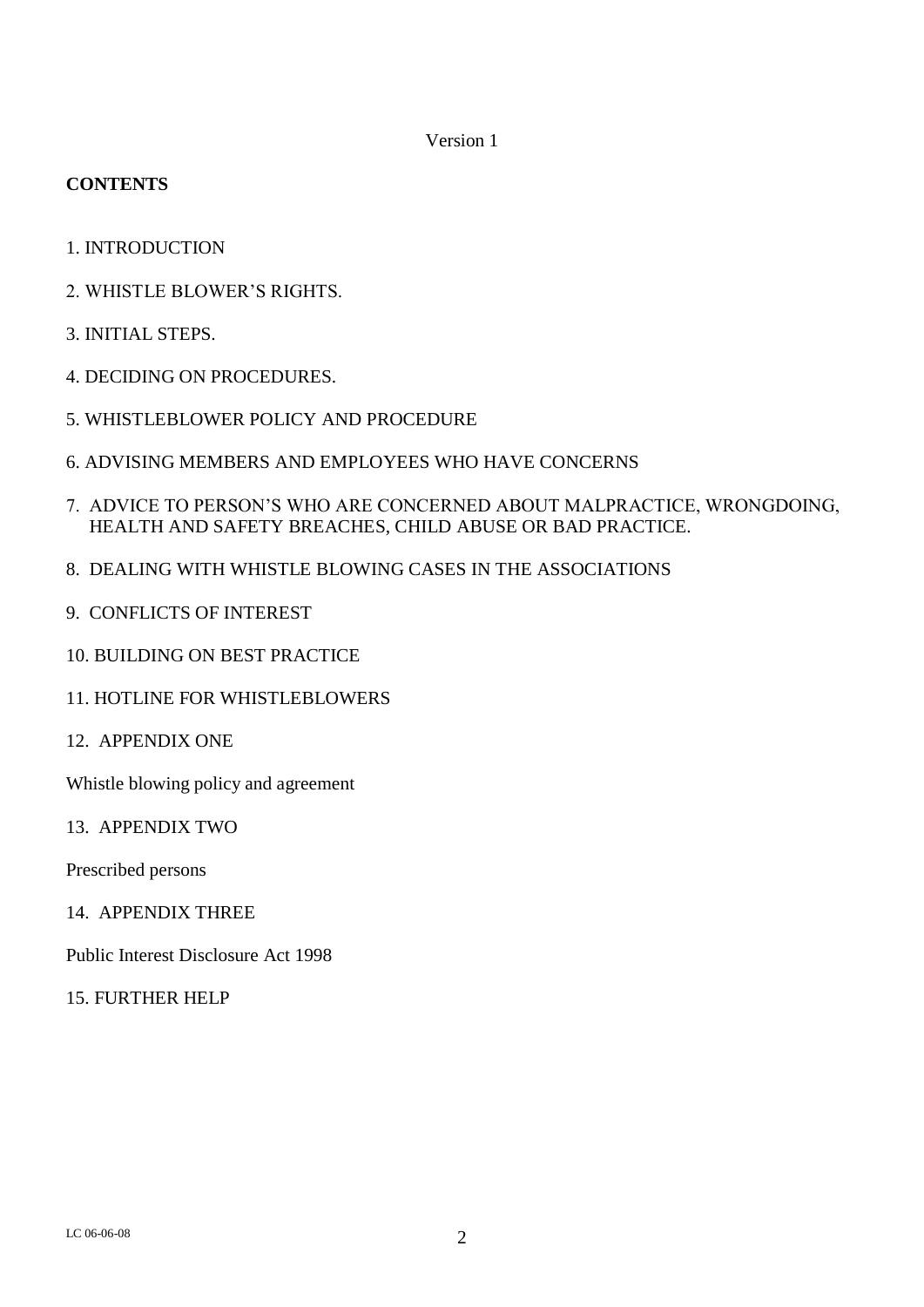# **INTRODUCTION**

The English Karate Federation (EKF) recognises employees are often in the best position to know when the interests of EKF, its members and staff are being put at risk. Staff can act as an early warning system on safety issues, and help uncover fraud and mismanagement in the organisations EKF represents.

But employees wondering whether to raise concerns or 'blow the whistle' on wrongdoing often fear they won"t be listened to, or that they will be putting their jobs at risk.

Under the Public Interest Disclosure Act 1998, which came into force in July 1999, workers who speak out against corruption and malpractice at work have statutory protection against victimisation and dismissal, and this will be transferred to Association members by EKF.

EKF recognises that legal protection is very important if employees or Association members are to be encouraged to raise concerns. Therefore a more open culture also needs to develop, which recognises the potential of employees and association members to make a valuable contribution to the running of EKF, and the protection of Associations membership interest

Association members have a major role to play in creating that culture, in raising concerns with EKF, and ensuring that EKF policies and practices are fair and have the confidence of employee"s and Association members. EKF will provide support for employees and Association members who blow the whistle.

This guide is aimed at all employee"s and Association memberships. It provides advice on how to negotiate agreements and procedures on whistle blowing.

The EKF board of Directors together with member Associations Executive bodies have a key role to play in raising concerns about wrongdoing, and in assisting all members to speak out. With the new legislation, there is a need to negotiate good agreements to help protect whistleblowers, ensuring their concerns are taken up.

For further advice, contact EKF. Assistance should also be available from an officer in each Association with special responsibility for dealing with whistle blowing cases.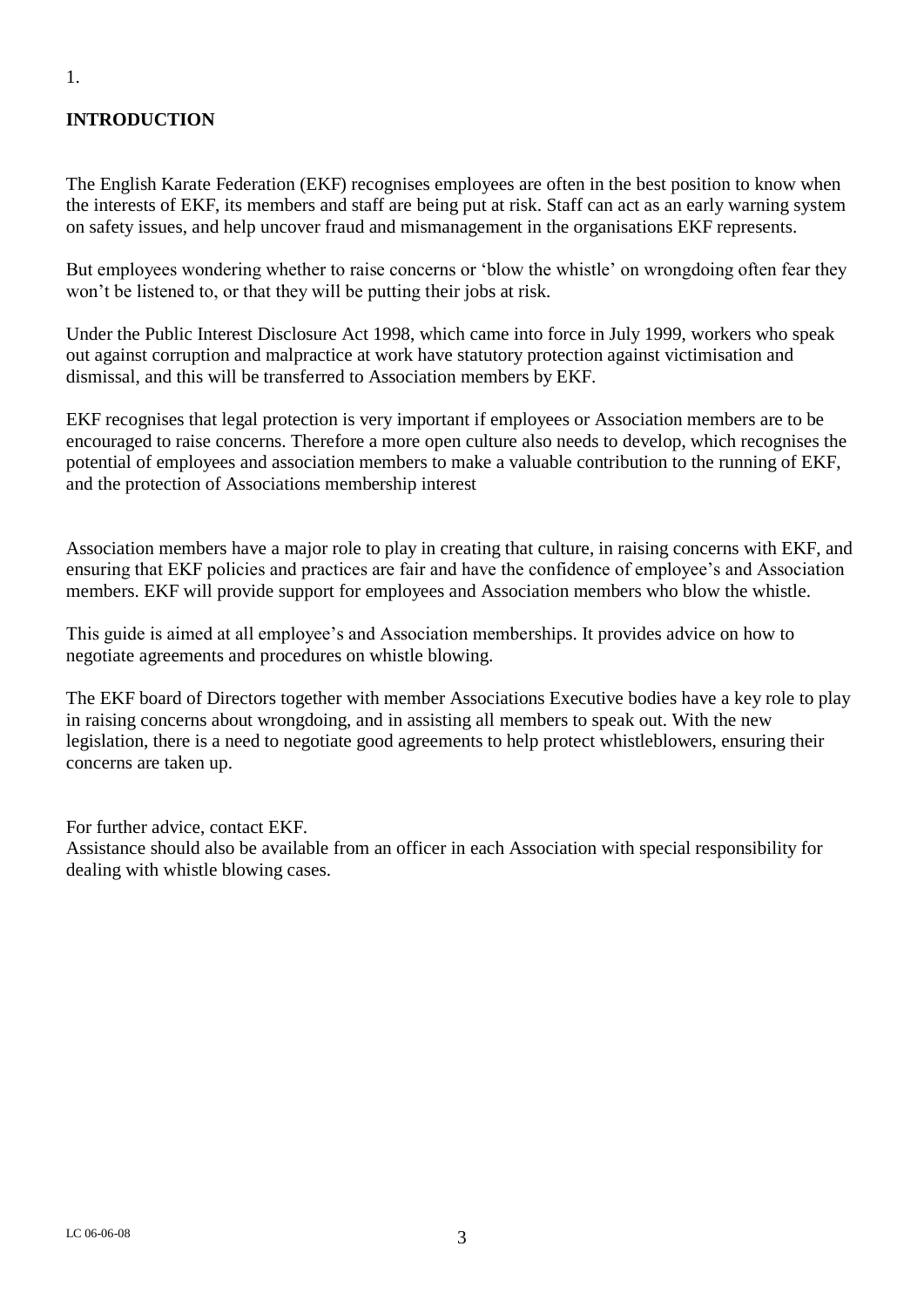# **WHISTLEBLOWER'S RIGHTS**

2.

The Public Interest Disclosure Act 1998 aims to protect whistleblowers from victimisation and dismissal, where they raise genuine concerns about a range of misconduct and malpractice.

It covers virtually all employees in the public, private and voluntary sectors, and certain other workers. The usual employment law restrictions on minimum qualifying period and age do not apply.

A worker who blows the whistle will be protected if the disclosure is made in good faith and is about:

- A criminal act
- A failure to comply with a legal obligation
- A miscarriage of justice
- Danger to health and safety
- Any damage to the environment
- An attempt to cover up any of these.

The Act extends protection given to health and safety representatives to individuals who raise genuine concerns about health, safety or environmental risks. (The Employment Rights Act 1996 already gives some legal protection to employees who take action over, or raise concerns about, health and safety at work.)

Whistleblowers will be protected when in good faith they:

- Raise concerns internally
- Raise concerns with the relevant Government minister
- Make disclosures to prescribed persons, such as the Health and Safety Executive, the Inland Revenue, the Audit Commission and the utility regulators (see Appendix 2)
- Make wider disclosures (which could include to the media, MPs or the police), where the matter:
	- Is exceptionally serious;
	- Is not raised internally or with a prescribed regulator, because the worker reasonably feared that
	- He/she would be victimised
	- Is not raised internally because the worker reasonably believed that
	- There would be a cover-up and there is no prescribed person
	- Was raised internally or with a prescribed person, but was not dealt
	- With properly.
- Such wider disclosures must be reasonable in all the circumstances.

Where a whistleblower is victimised following a protected disclosure, he/she can take a claim to an employment tribunal for compensation. If a whistleblower is dismissed, he/she can apply for an interim order to keep his/her job, pending a full hearing. There is no qualifying period for bringing an unfair dismissal claim under this Act and awards made under it are unlimited.

Confidentiality clauses, such as gagging clauses in employment contracts and severance agreements, which conflict with the protection provided by the Act, will not be legally binding.

For further details see Appendix 3.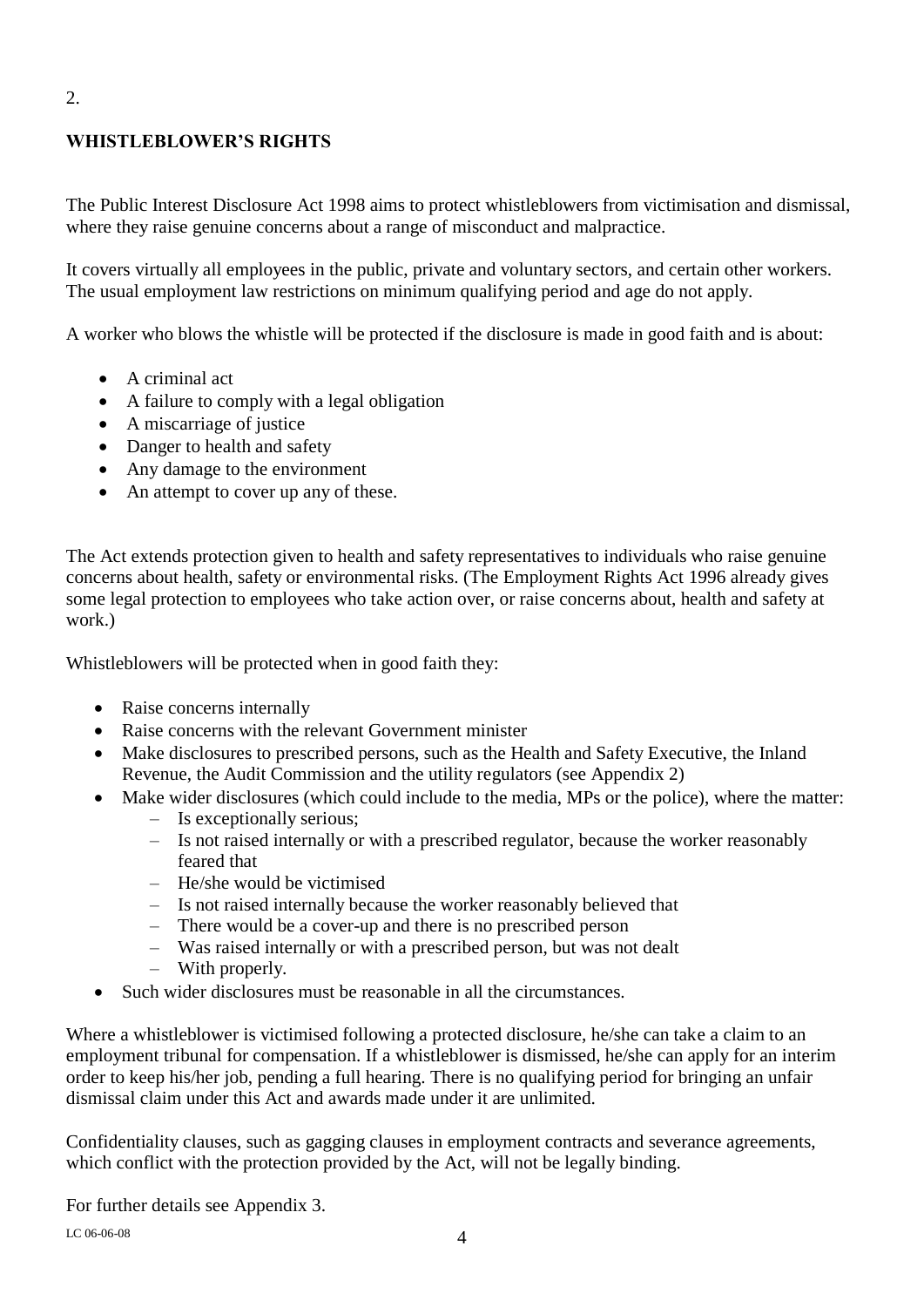# 3. **INITIAL STEPS**

While the Public Interest Disclosure Act 1998 does not require employers to adopt whistle blowing policies, it gives them every reason to do so. Unless there are effective procedures in place, which demonstrate an organisation's willingness to listen to and address concerns, workers are more likely to take their concerns outside (to prescribed persons, or to the media, MPs or the police) – and be protected by the Act in doing so.

An effective whistle blowing policy can also help foster good relations, avoid crisis management, and minimise damaging incidents and unpleasant publicity.

A whistle blowing procedure demonstrates an organisation is committed to ensuring its affairs are carried out ethically, honestly, and to high standards, does not cost a great deal to introduce, is good employment practice, shows the EKF is keen to introduce procedures to protect employee and membership safety and money, will help develop a culture of openness, accountability and integrity and encourage employees and members to raise matters internally, making wider disclosures (to non-prescribed persons, or to the media, MPs or the Police) less likely and therefore will contribute to the efficient running of the EKF its delivery of services, help curb corruption, fraud and mismanagement, help uphold the reputation of EKF, and maintain confidence throughout both EKF employees and its membership.

# 4. **PROCEDURES**

Employees of and Association representatives within EKF membership will have a major role to play in raising members concerns about wrongdoing and malpractice, commenting on policies and practices within EKF.

But it is also very important to ensure the culture within Associations is one where employees and members can raise concerns without fear of being seen as troublemakers.

Whistle blowing agreements offer important protection for employees and members wanting to raise concerns about wrongdoing and malpractice and they can help change the culture, enabling concerns to be dealt with and resolved.

As the Association designated representatives are likely to be the first port of call for Association members who are troubled about wrongdoing or mismanagement within EKF membership, the EKF will need to agree a whistle blowing procedure with them which recognises their role in advising and representing those members when they raise concerns.

The EKF Discipline Management Group shall decide how to deal with:

- Members who wish to pursue their own case
- Members who come to you after they have already blown the whistle
- Whistle blowing cases within individual Associations
- Conflicts of interest, where both the whistleblower and the alleged wrongdoers are members.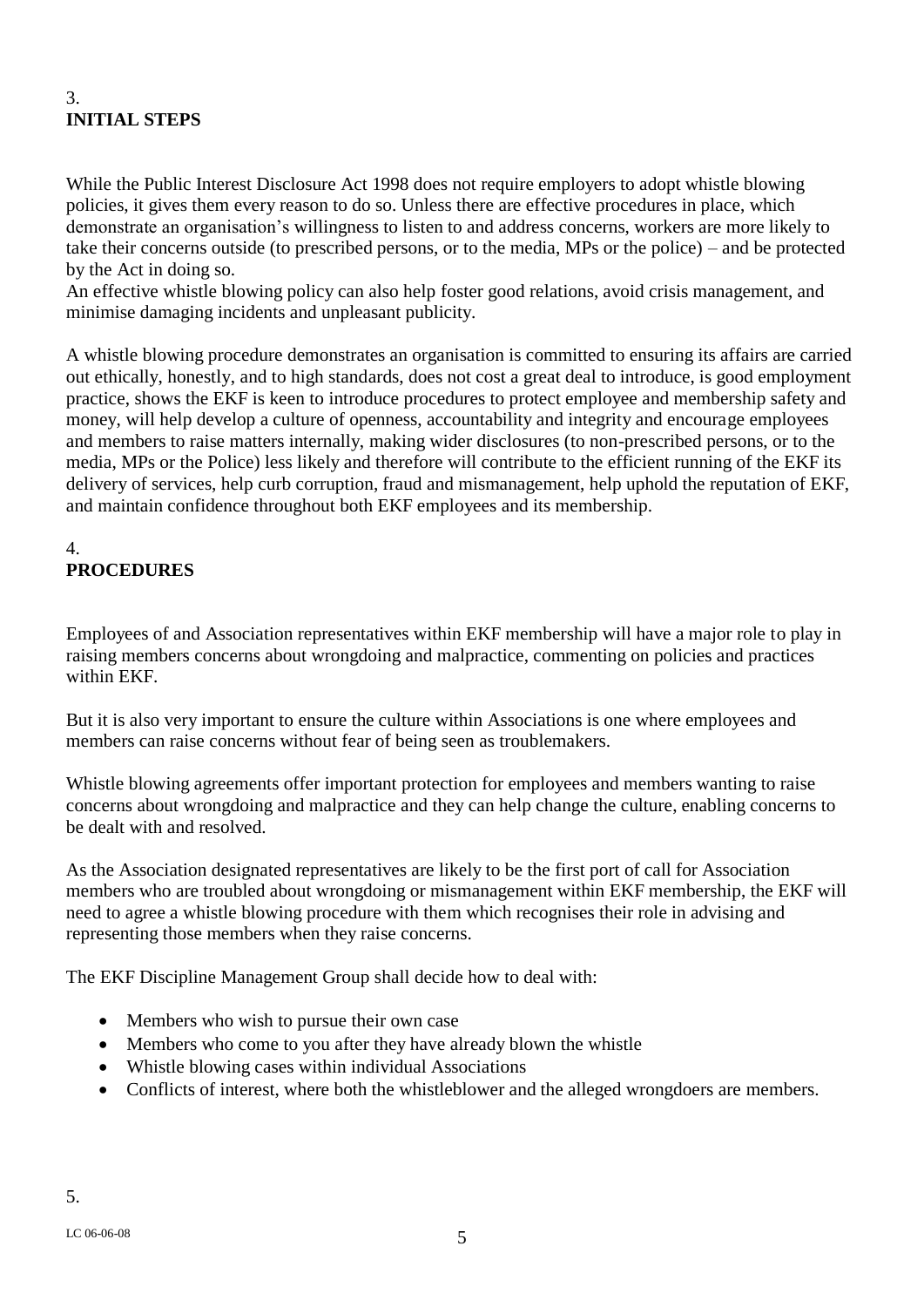## **WHISTLE BLOWING POLICY AND PROCEDURE**

A whistle blowing policy is designed to encourage employees, volunteers and members to raise concerns about malpractice, danger and wrongdoing internally and should do nothing to deter staff from making disclosures to prescribed persons, such as the Health and Safety Executive, the Audit Commission or the utility regulators.

It may state the organisation is committed to achieving the highest possible standards in the delivery of public services, and wishes to encourage freedom of speech to help achieve this.

The whistle blowing policy should:

- 1. Be in writing
- 2. Say who and what it applies to
- 3. Provide for concerns to be dealt with quickly, preferably within clearly set out time limits
- 4. Ensure feedback is provided about the progress and outcome of the investigation
- 5. Make it clear the employer is committed to tackling malpractice and wrongdoing
- 6. Ensure employees and Associations know that malpractice and wrongdoing will be dealt with seriously
- 7. Ensure confidentiality for the whistleblower, if this is requested
- 8. Ensure concerns and responses to them are properly recorded

9. Set out the relationship between the whistle blowing policy and the employer's other procedures (e.g. disciplinary, grievance, harassment)

- 10. Allow concerns to be raised independently from line management
- 11. Recognise employees may lawfully raise concerns externally

12. Explain that employees wanting to raise concerns can seek the help of their trade union representative (if applicable)

#### **Whistle blowing procedure**

It is important to agree a proper whistle blowing procedure with an employer, because the Act lays down rules whistleblowers must follow to be legally protected.

Any whistle blowing procedure you agree should ensure trade union representatives if applicable or other nominated representation can advise and represent members during investigations.

There may be occasions when the concern raised is so serious that an inquiry may need to be held. There fore the EKF should try to ensure any whistle blowing procedure agreed includes arrangements for inquiries. Where possible, try to negotiate relative union"s involvement in the inquiry, including drawing up the terms of reference and deciding on the membership of the panel, and the implementation of the recommendations" of the inquiry.

EKF should publicise that the most senior person in the organisation has an "open door" policy, which encourages whistleblowers or any other person to raise serious concerns with them directly.

By EKF agreeing to proper procedures and having an open door policy, which encourages individuals to raise concerns, an open culture will be created where employees, volunteers and Association members feel their concerns will be heard and acted upon.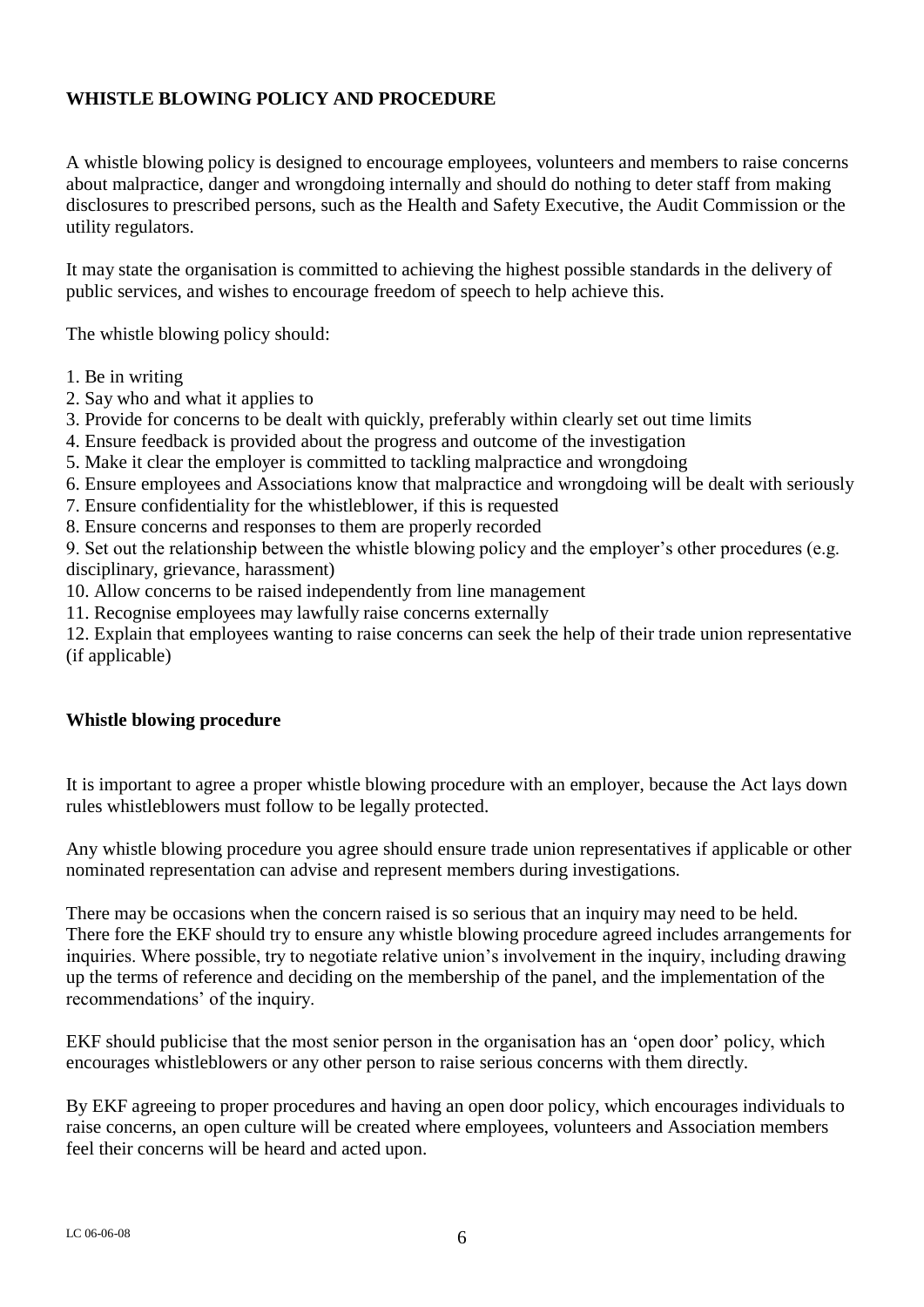Alongside a whistle blowing policy and procedure, it is important to negotiate a procedure for evaluating standards of service delivery in EKF. It should ensure the employees, volunteers and Associations are involved in any monitoring and evaluation exercises.

The EKF complaints and disciplinary procedure shall take account of the whistle blowing policy and procedure. The disciplinary procedure shall make it clear that harassing or victimising a whistleblower (including informal pressures) will be considered a serious disciplinary offence, and will be dealt with under the disciplinary procedure.

## **Role of Trade Unions (employees only)**

The EKF recognises the right of whistleblowers to be advised and represented by their union when raising concerns under the whistle blowing procedure.

## **Designated officer**

The EKF shall appoint a designated officer to be a point of contact for concerns raised under the Whistle blowing procedure. He/she should be a senior officer, and report directly to the most senior person in the organisation. The designated officer should be impartial and capable of taking an independent view on the concern raised. The EKF may appoint several designated officers.

## **Raising a concern**

An employee, volunteer or Association should normally raise concerns about wrongdoing and malpractice with the designated officer.

Where it is not appropriate to go via normal reporting channels, because the matter is sensitive and serious (for example, if the whistleblower believes his/her manager is involved), he/she should contact the designated officer.

## **The EKF response**

The designated officer or line manager would, if requested, arrange an initial interview. At this stage, the whistleblower would be reassured he/she would be protected from possible victimisation, and would be asked if he/she wanted confidentiality and/or wanted to make a written or verbal statement. In either case, the designated officer or line manager would write a brief summary of the interview, which would be agreed by both parties.

The designated officer or line manager would report to the most senior person in the organisation, who would set up any further necessary investigation.

Where exceptionally the concern is about the most senior person, the chair of the board/governing body would decide on how to proceed. This may include an external investigation.

## The investigation

It may be necessary that certain investigations would be carried out in strict confidence (with the employee under investigation not being informed until necessary). Where there are allegations of child abuse the employee, volunteer or member under investigation may have to be suspended.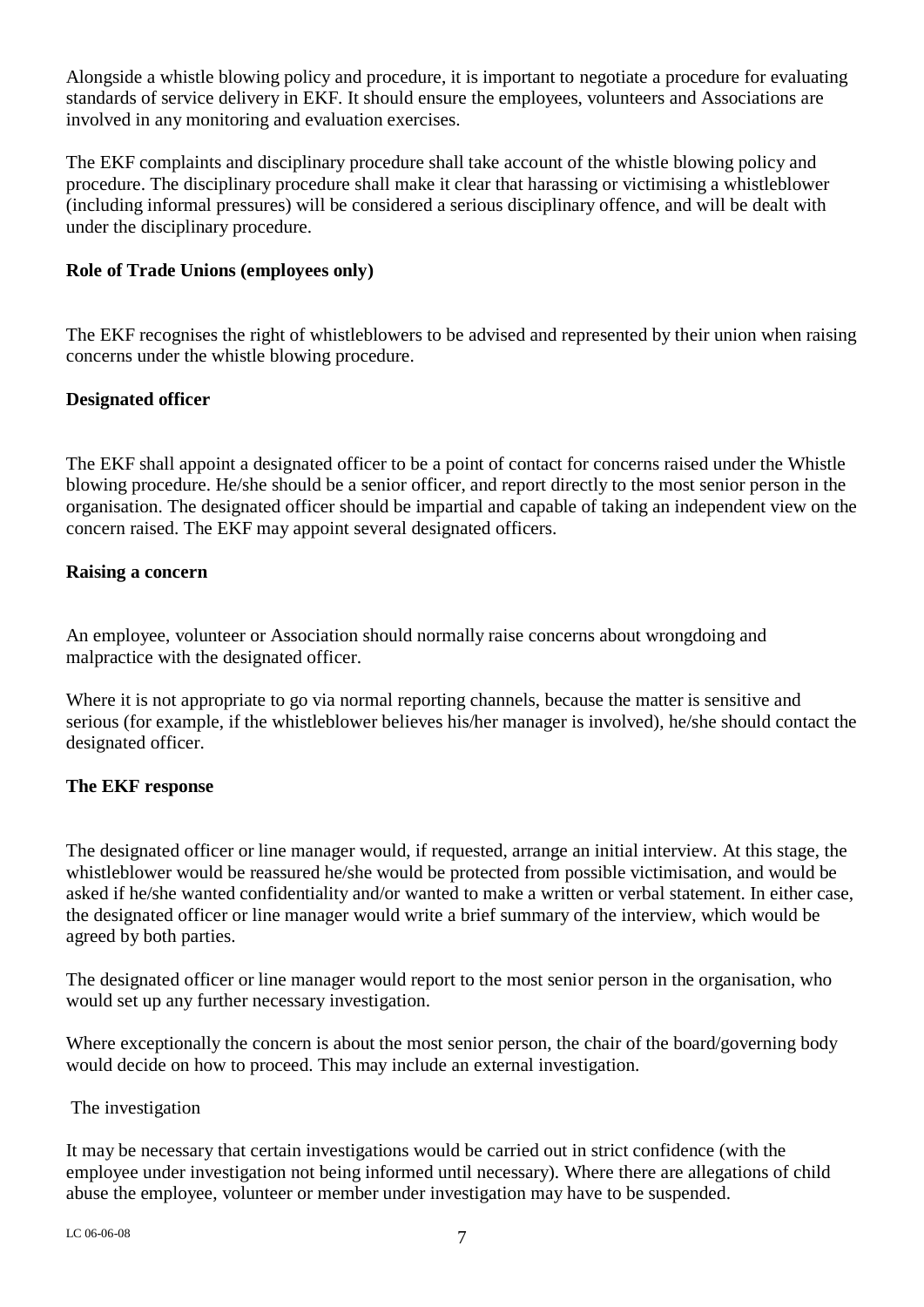The designated officer will give regular feedback on the outcome of the investigation to the whistleblower except for child protection issues where confidentiality requires to be maintained.

If the investigation shows there is a case to be answered, the disciplinary rules and procedures shall be used.

If there were no case to answer, the designated officer will ensure the employee is protected, provided the disclosure was made in good faith.

Disciplinary action will only be taken where a false allegation is made maliciously.

Inquiries

Where the concern raised is sufficiently serious, an inquiry may need to be held.

#### **After the investigation**

The most senior person will brief the designated officer about the outcome of the investigation. The designated officer will then arrange a meeting with the whistleblower to give feedback on any action taken. (This would not include details of any disciplinary action, which would remain confidential.) The feedback will be provided within agreed time limits. Where the issue has been raised and dealt with by the line manager, the line manager will provide feedback as above. A note of the concern raised and how it was resolved will be lodged with the designated officer.

If the whistleblower is not satisfied with the outcome of the investigation, he/she will be notified of their the right to make an external disclosure to a prescribed person, such as the Health and Safety Executive, or where justified, elsewhere, notwithstanding the result of the investigation.

#### **Time limits**

Time limits shall be allocated for each stage of the procedure. If the time limits pass without any satisfactory action being taken, the concerns shall be raised at the next level.

#### 6.

## **ADVISING EMPLOYEES, VOLUNTEERS, MEMBERS AND ASSOCIATIONS WHO HAVE CONCERNS**

The EKF encourages employees, volunteers and members to use the internal whistle blowing procedure first, when raising concerns about wrongdoing and malpractice. He/she should give The EKF reasonable opportunity to respond to concerns, before taking any further action.

Disclosures are protected under the Act if they are made in good faith. If the whistleblower is acting purely on some ulterior motive, he/she may lose protection.

Employees, volunteers and members shall not use whistle blowing as part of a strategy in a political campaign or personal vendettas.

Whistle blowing procedures are designed to tackle wrongdoing and malpractice.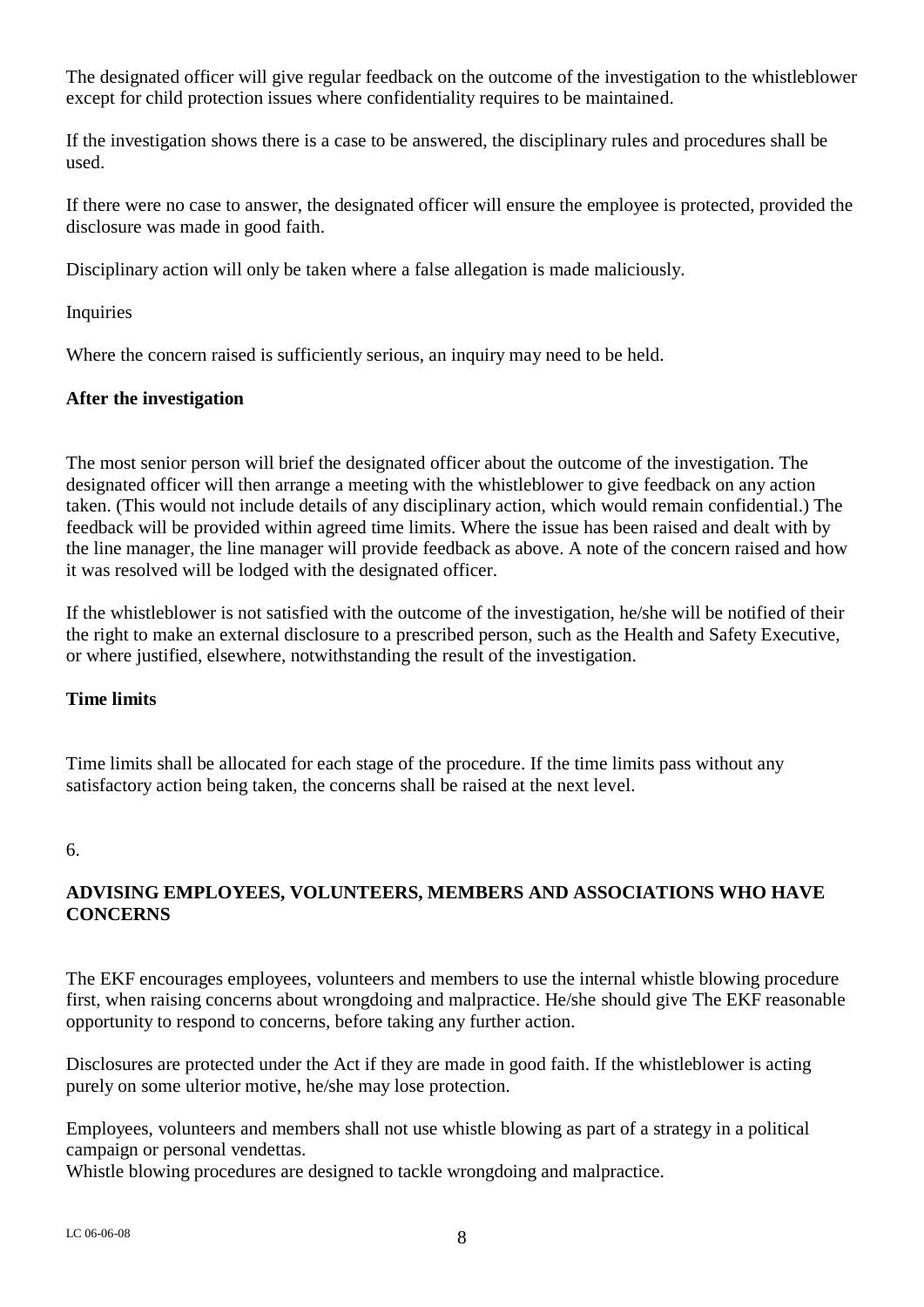## **ADVICE TO PERSON'S WHO ARE CONCERNED ABOUT MALPRACTICE, WRONGDOING, HEALTH AND SAFETY BREACHES, CHILD ABUSE OR BAD PRACTICE.**

If an employee or member asks for advice about how to raise a concern about wrongdoing, malpractice or health and safety breaches child protection or bad practice they shall be advised:

- a) Consult The EKF whistle blowing procedure
- b) He/she should try to raise the concern internally within the EKF; using the whistle blowing policy, advising that the Public Interest Disclosure Act 1998 provides the strongest protection for internal disclosures.
- c) Not to blow the whistle anonymously, since this would make it more difficult to win protection at a tribunal, for example in a case of victimisation against The EKF.

#### 8.

## **DEALING WITH WHISTLE BLOWING CASES IN THE ASSOCIATIONS**

Members should be aware they have the right to go directly to The EKF, when they have concerns relating to association officials (who they work alongside). To publicise this, would help demonstrate The EKF is aware such cases can occur, and has the structures in place to respond.

9.

## **CONFLICTS OF INTEREST**

There may be occasions when the whistleblower and the alleged wrongdoer are both members of an association. While this is not an unusual situation for an association to face, it may require special arrangements to ensure both are properly represented.

All members are entitled to representation to ensure that any investigation conducted under the whistle blowing policy and procedure, and any disciplinary procedures that may follow, are conducted fairly. Where the concerns raised prove mistaken, it will be clear to everyone how important it was that the alleged wrongdoer was properly represented.

If the whistleblower and the alleged wrongdoer are both members of an association, the same person shall not represent them. In this case, it is important that a person of lower authority than the officer representing the alleged wrongdoer does not represent the whistleblower.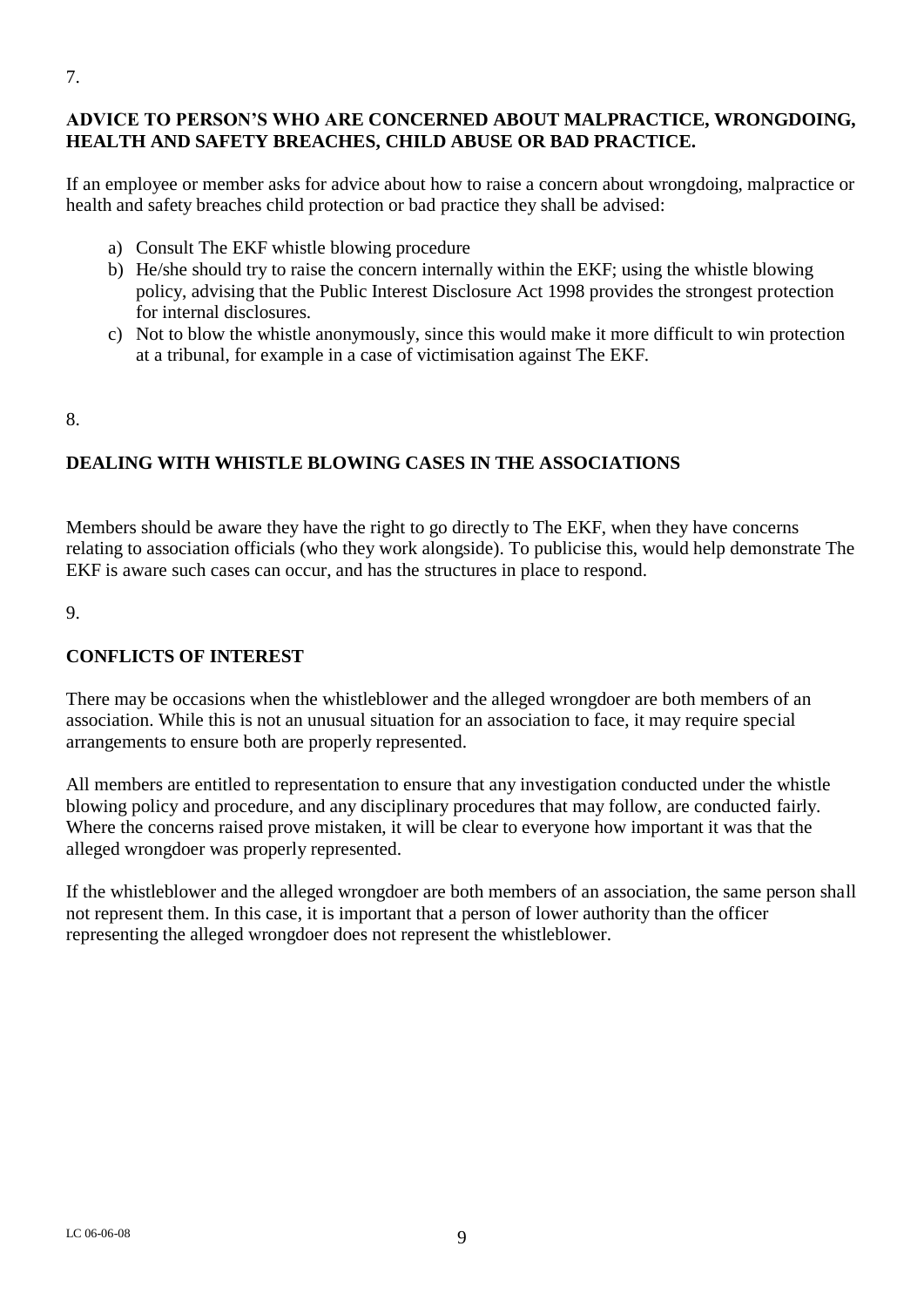# **BUILDING ON BEST PRACTICE**

The EKF wishes to monitor how effective this guide and the whistle blowing legislation are in bringing about a change in the culture of workplaces. If you have examples of good practice and/or whistle blowing agreements in your workplace, please send these to:

The English Karate Federation Willow Bank House, Station Road, Marlow. Bucks. SL7 INX

11.

#### **HOTLINE FOR WHISTLE BLOWERS**

Employees, volunteers, members or Associations, wishing to raise concern about malpractice, wrong doing health and safety breaches, child abuse and/or bad practice can also contact the EKF whistleblowers hotline on:

Tel:0191 5483441 Designated Officer: Mr Leslie Cutting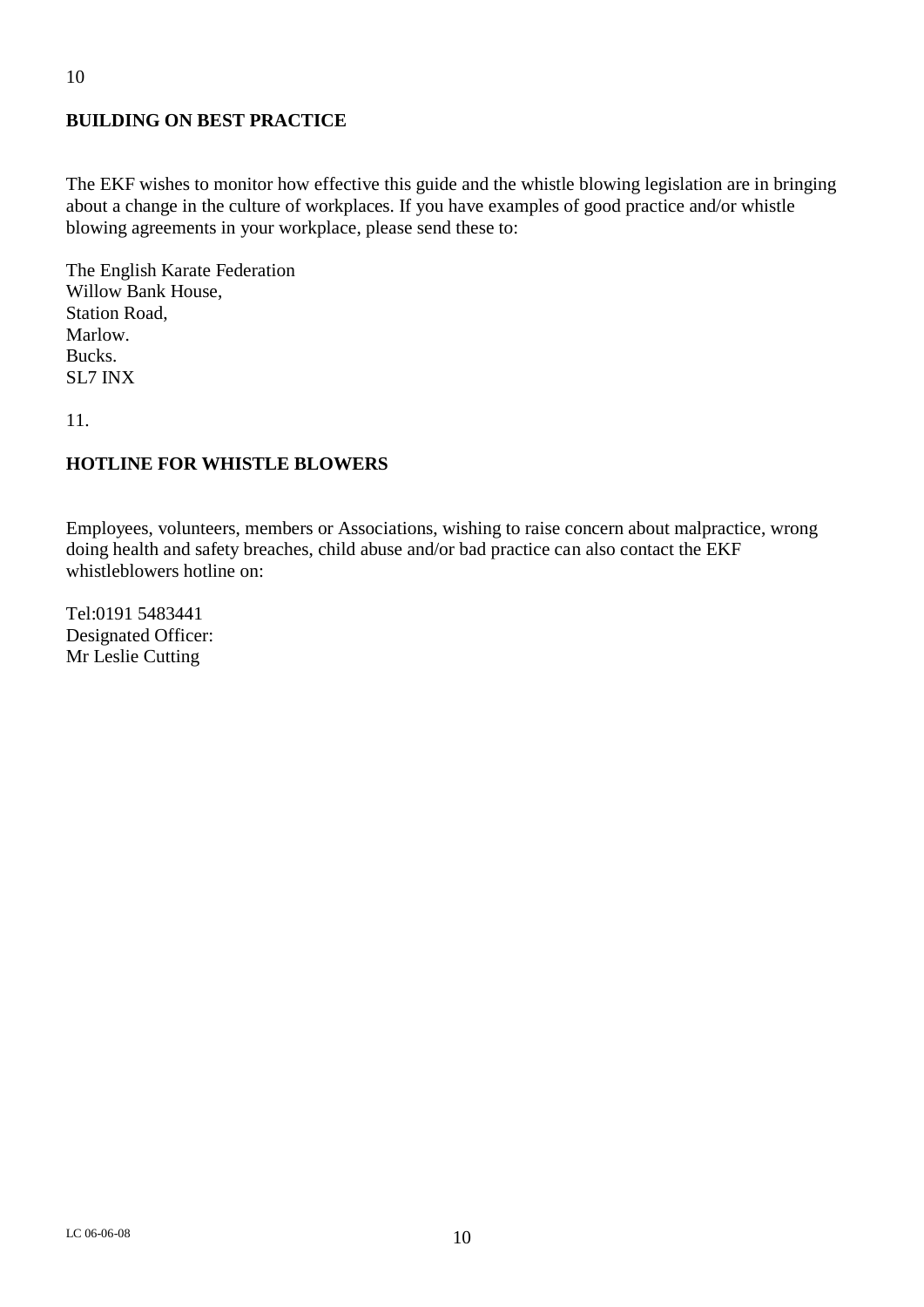

12.

## **APPENDIX 1**

## **WHISTLE BLOWING POLICY**

#### **Introduction**

The word whistle blowing in this Policy refers to the disclosure internally or externally by workers of malpractice, as well as illegal acts or omissions at work.

#### **Policy statement**

The English Karate Federation (EKF) is committed to achieving the highest possible standards of service and the highest possible ethical standards in public life and in all of its practices. To achieve these ends, it encourages freedom of speech. It also encourages employees, volunteers and Association members to use internal mechanisms for reporting any malpractice or illegal acts or omissions by its employees, exemployees or members or ex-members.

#### **Other policies and procedures**

The EKF has a range of policies and procedures, which deal with standards of behaviour at work; they cover Discipline, Grievance, Recruitment and Selection. Employees are encouraged to use the provisions of these procedures when appropriate.

There may be times, however, when the matter is not about your personal employment position and needs to be handled in a different way.

 $E.g.:$ 

- Bad practice or child abuse by a member of staff
- Repeated ill treatment of a child or student, despite a complaint being made
- A criminal offence has been committed, is being committed or is likely to be committed
- Suspected fraud
- Disregard for legislation, particularly in relation to health and safety at work
- The environment has been, or is likely to be, damaged
- Breach of standing financial instructions
- Showing undue favour over a contractual matter or to a job applicant
- A breach of a code of conduct or practice
- Information on any of the above has been, is being, or is likely to be concealed

This list is not exhaustive.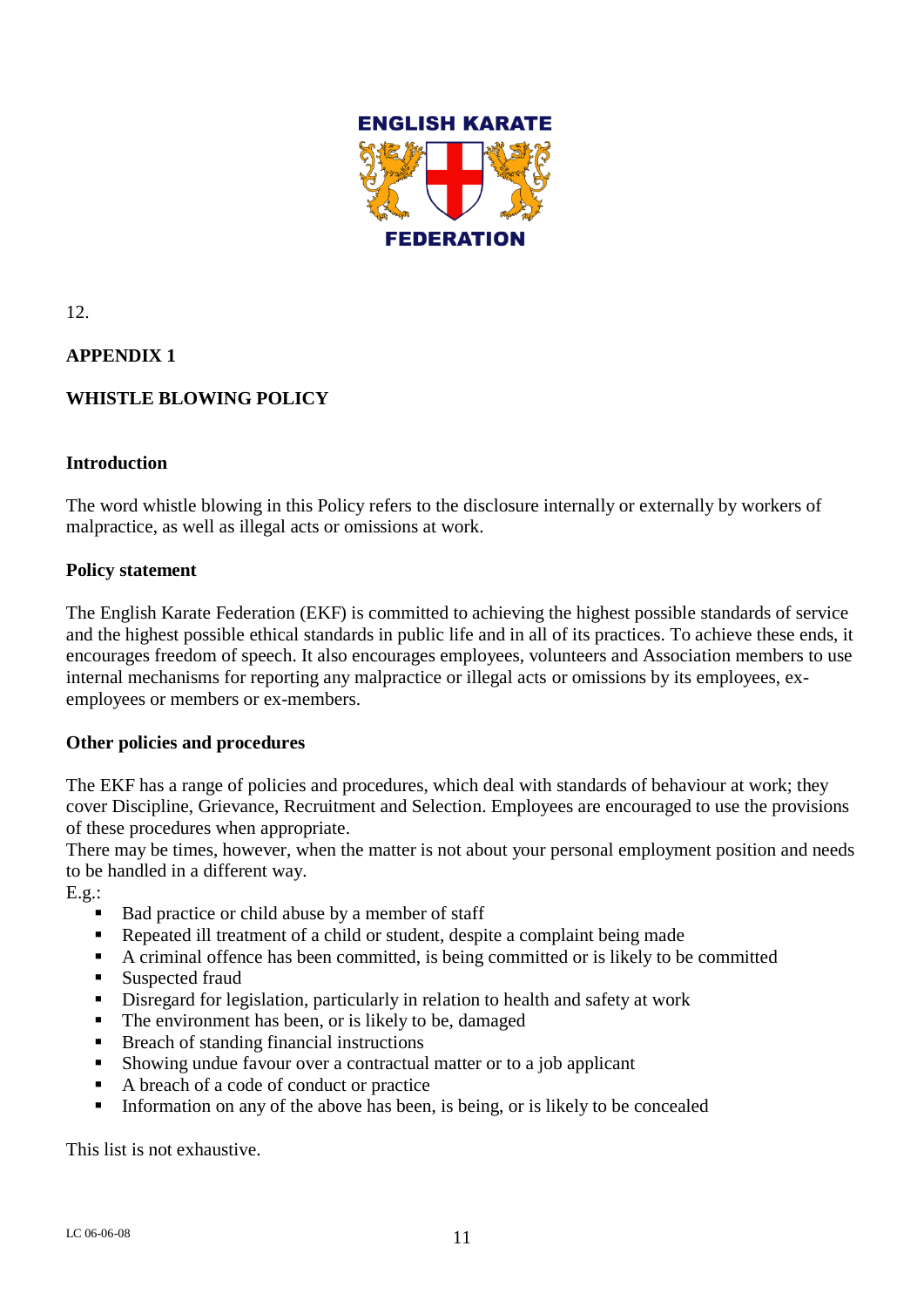The EKF will not tolerate any harassment or victimisation of a whistleblower (including informal pressures), and will treat this as a serious disciplinary offence, which will be dealt with under the Complaints and Disciplinary Rules and Procedure.

## **Role of Trade Unions (employees only)**

The EKF recognises employees may wish to seek advice and be represented by their trade union(s) officers when using the provisions of this policy, and acknowledges and endorses the role trade union officers play in this area.

## **Designated officers**

The following person has been nominated and agreed by The EKF as the designated officer for concerns under this procedure, and will have direct access to the most senior person in the organisation.

Mr Leslie Cutting Tel: 0191 5483441 Mobile: 07964918728. Email [cuttingleslie@aol.com](mailto:cuttingleslie@aol.com) Address: 14, Ambleside Terrace, Fulwell, Sunderland, Tyne and Wear. SR6 8NP

## **Role of designated officer**

Where concerns are not raised with the line manager, the designated officer will be the point of contact For employees, volunteers or members who wish to raise concerns under the provisions of this policy. Where concerns are raised with him/her, he/she will arrange an initial interview, which will if requested be confidential, to ascertain the area of concern.

At this stage, the whistleblower will be asked whether he/she wishes his/her identity to be disclosed and will be reassured about protection from possible reprisals or victimisation. He/she will also be asked whether or not he/she wishes to make a written or verbal statement. In either case, the designated officer will write a brief summary of the interview, which will be agreed by both parties.

## **Role of the most senior person in the organisation**

The designated officer will report to the most senior person in the organisation, who will be responsible for the commission of any further investigation.

## **Complaints about the most senior person in the organisation**

If exceptionally the concern is about the most senior person in The EKF this should be made to the board of Directors of the governing body, who will decide on how the investigation will proceed. This may include an external investigation.

## **The investigation**

The investigation may need to be carried out under the terms of strict confidentiality i.e. by not informing the subject of the complaint until (or if) it becomes necessary to do so. This may be appropriate in cases of suspected fraud. In certain cases, however, such as allegations of child abuse, suspension from work may have to be considered immediately. The protection and welfare of children is paramount in all cases.

 $LC$  06-06-08  $12$ 1. The designated officer will offer to keep the whistleblower informed about the investigation and its outcome.<br>LC 06-06-08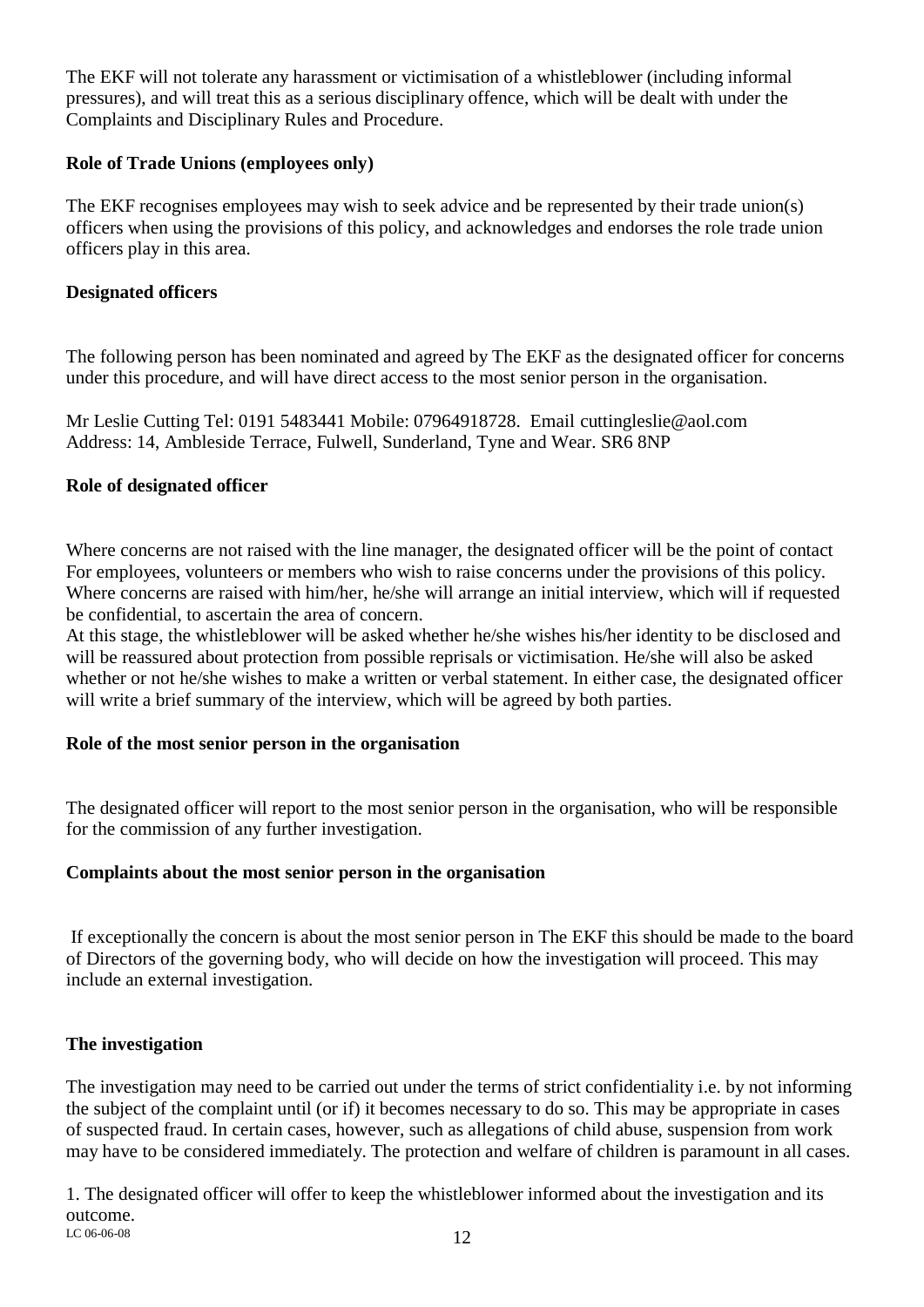2. If the result of the investigation is that there is a case to be answered by any individual, the Complaints and Disciplinary Rules and Procedure will be used.

3.Where there is no case to answer, but the employee held a genuine concern and was not acting maliciously, the designated officer should ensure that the employee suffers no reprisals.

4. Only where false allegations are made maliciously, will it be considered appropriate to act against the Whistle blower, under the terms of the Complaints and Disciplinary Rules and Procedure.

If the concern raised is very serious or complex, an inquiry may be held.

The EKF recognises the contribution that trade union(s) can make to an inquiry, and agrees to consult with the trade union(s) about the scope and details of the inquiry, including the implementation of the recommendations of the inquiry. The EKF recognises that in many cases it will be desirable that a trade union(s) representative will be appointed to the panel of the inquiry. Following the investigation

The most senior person in The EKF will brief the designated officer as to the outcome of the investigation. The designated officer will then arrange a meeting with the whistleblower to give feedback on any action taken. (This will not include details of any disciplinary action, which will remain confidential to the individual concerned). The feedback will be provided within the time limits (to be specified).

If the whistleblower is not satisfied with the outcome of the investigation, the EKF recognises the lawful rights of employees and ex-employees to make disclosures to prescribed persons (such as the Health and Safety Executive, the Audit Commission, or the utility regulators, or, where justified, elsewhere).

#### **The Law**

This policy and procedure has been written to take account of the Public Interest Disclosure Act 1998, which protects workers making disclosures about certain matters of concern, where those disclosures are made in accordance with the Act's provisions. The Act is incorporated into the Employment Rights Act 1996, which also already protects employees who take action over, or raise concerns about, health and safety at work.

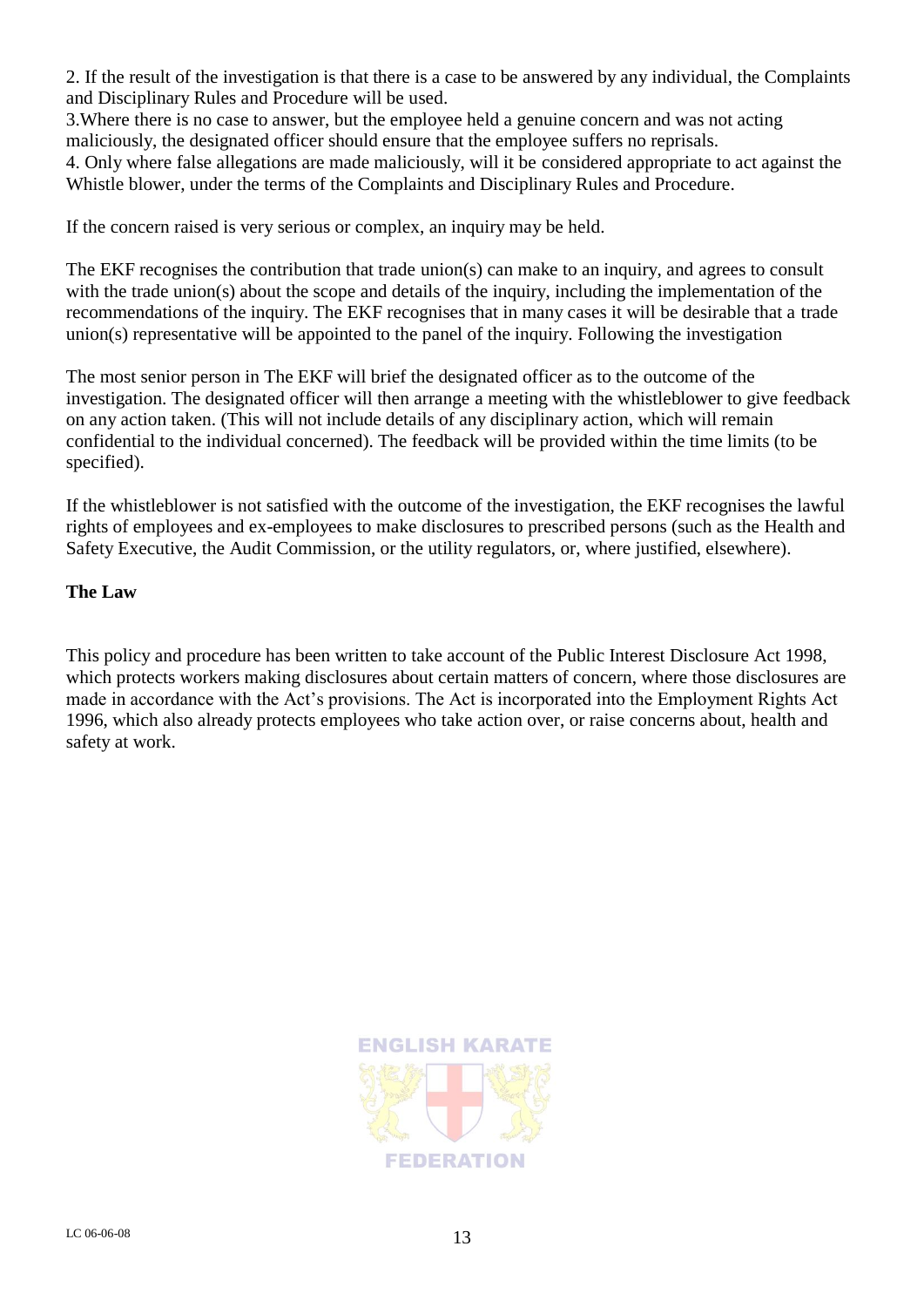

## **APPENDIX TWO**

## **PRESCRIBED PERSONS**

Disclosures of information may be made to the following persons, who have been prescribed by the Government: Health & Safety risks: HSE and local authority, Environmental issues: the Environment Agency

Utilities: OFTEL, OFFER, OFWAT, OFGAS, Rail Regulator

Financial Services & the City: Financial Services Authority (and pending its full operation, its predecessor bodies); HM Treasury (insurance)

Fraud & fiscal irregularities: Serious Fraud Office, Inland Revenue, Customs & Excise

Public sector finance: NAO, Audit Commission, Accounts Commission for Scotland

Company law: Department of Trade & Industry

Consumer law: Office of Fair Trading and local authority

Others: Certification Officer (Trade Unions), Civil Aviation Authority, Charity Commission, Criminal Cases Review Commission, Data Protection Registrar, Occupational Pensions Regulatory Authority.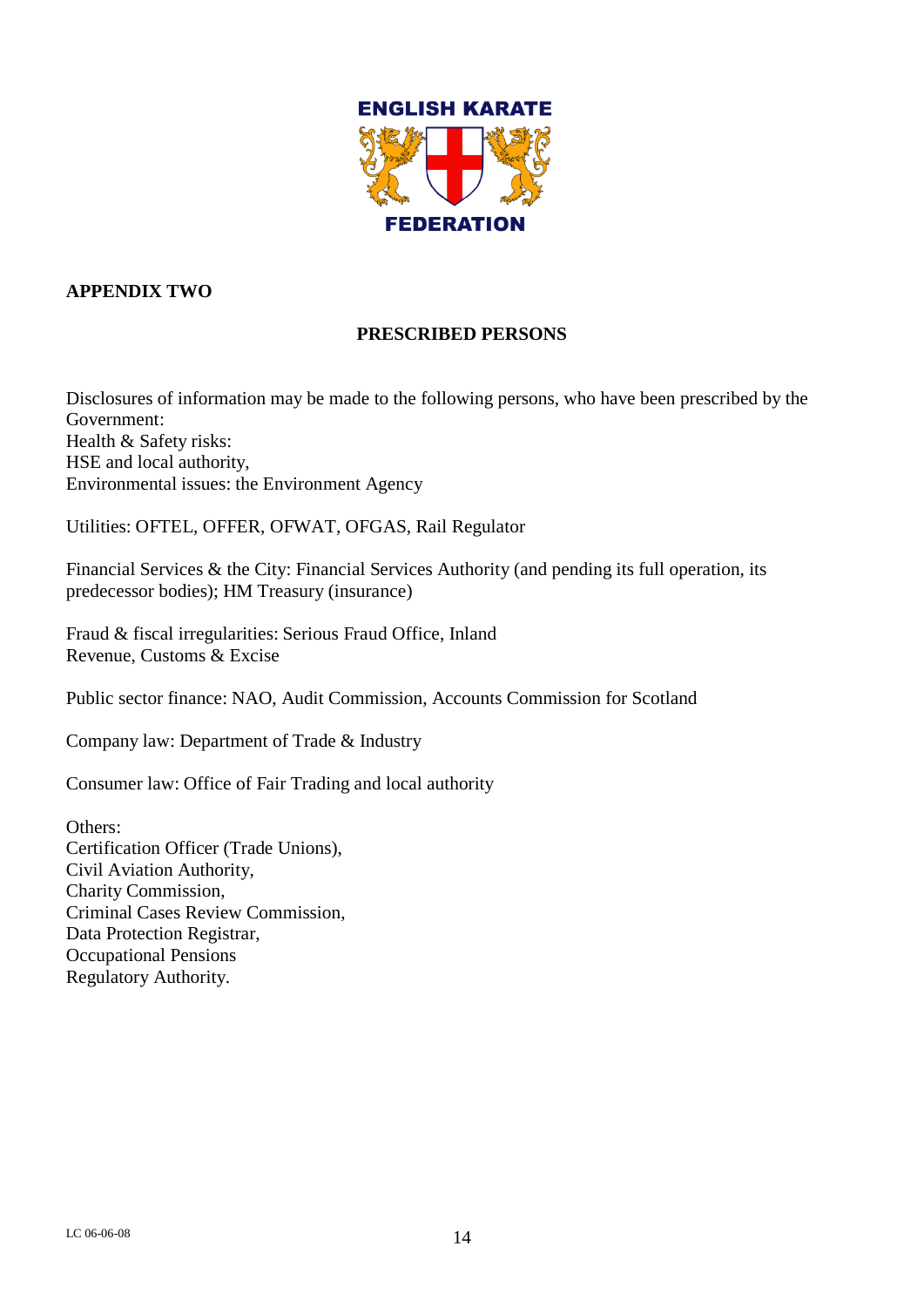

## **APPENDIX THREE**

## **PUBLIC INTEREST DISCLOSURE ACT 1998**

The Public Interest Disclosure Act 1998 came into force in July 1999. Its purpose is to protect workers from victimisation, who want to raise concerns about malpractice, in good faith, in ways specified by the Act.

The popular term for such employees is "whistleblower". The Act does not actually use the term "whistleblowers", referring instead to "qualifying disclosures" by "workers".

The Act directs the worker toward raising the matter internally in the first place and, where there is an internal whistle blowing procedure, to use it. However the Act will protect workers where they make external disclosures in a range of circumstances. If a worker chooses to disclose information in a way, which is not covered by the Act, he/she will lose its protection.

## **Malpractice**

The Act applies to people at work raising genuine concerns about crimes, civil offences (including negligence, breach of contract, breach of administrative law), miscarriages of justice, dangers to health and safety or the environment and the cover up of any of these. It applies whether or not the information is confidential and whether the malpractice is occurring in the UK or overseas.

#### **Individuals covered**

In addition to employees, it covers workers, contractors, trainees, agency staff, and home workers. The usual employment law restrictions on minimum qualifying period and age do not apply to this Act. It does not presently cover the genuinely self-employed (other than in the NHS), volunteers, the intelligence services, the army or police officers.

#### **Internal disclosures**

A disclosure made in good faith to the employer (which may include a manager or director or through an agreed whistle blowing procedure) will be protected if the whistleblower has a reasonable suspicion that the malpractice has occurred, is occurring or is likely to occur.

Where a third party is responsible for the malpractice, this same test applies to disclosures made to him.

14.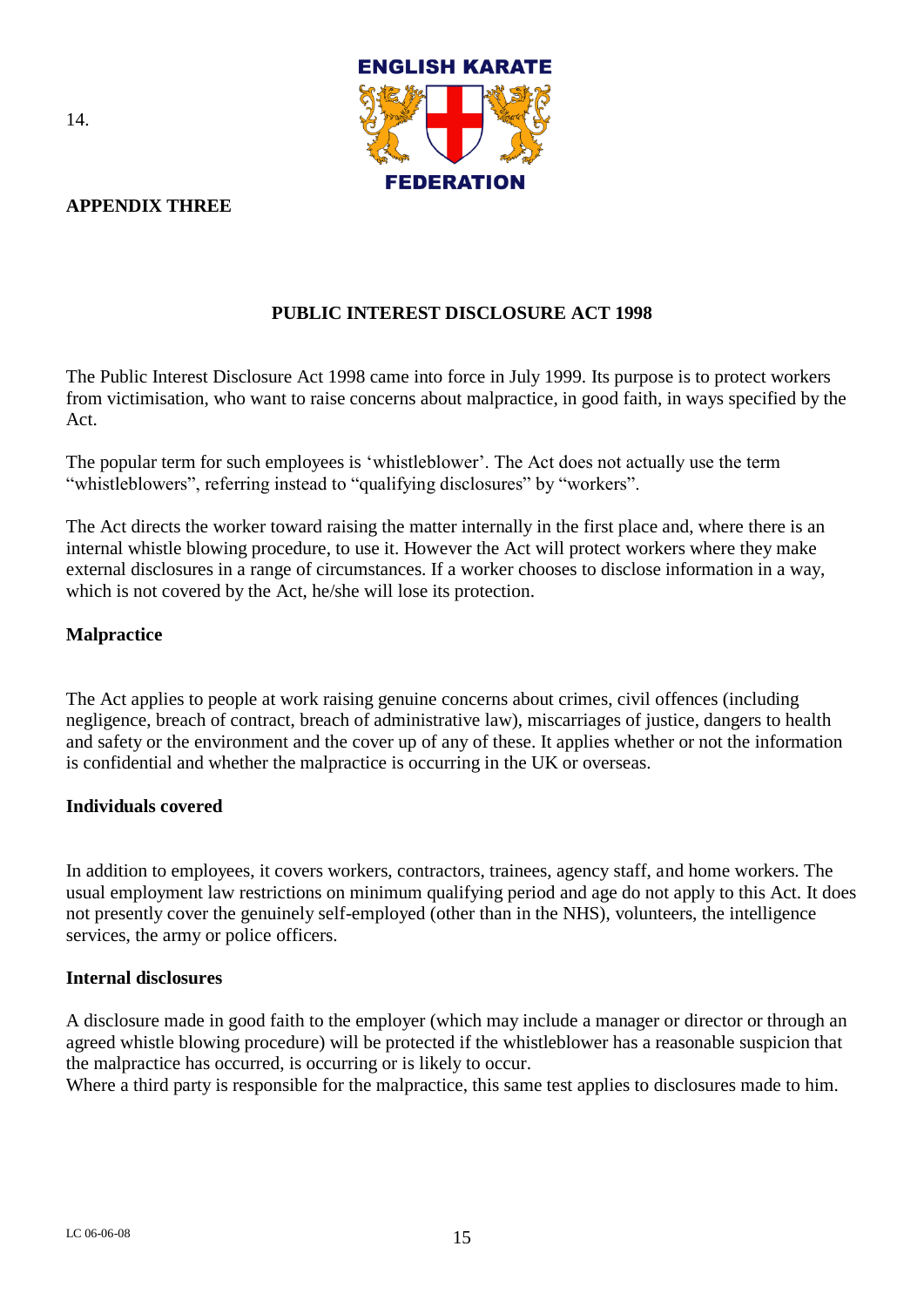### **Disclosures for advice**

A disclosure made for the purpose of obtaining legal advice is protected. Disclosures to union officials under agreed whistle blowing procedures would also be protected.

#### **Disclosures to Ministers**

The same test applies where someone in a public body subject to ministerial appointment (e.g. the NHS and many "quangos") blows the whistle direct to a Minister in the sponsoring Department.

#### **Regulatory disclosures**

The Act makes special provision for disclosures in good faith to prescribed persons. These are likely to be Regulators, such as, the Health and Safety Executive, the Inland Revenue and the Financial Services Authority. Such disclosures will be protected where the whistleblower meets the tests for internal disclosures and, additionally, honestly and reasonably believes that the information and any allegation in it are substantially true.

#### **Wider disclosures**

Wider disclosures (e.g. to the police, the media, MPs, and non-prescribed regulators) are protected if, in addition to the tests for regulatory disclosures, they are reasonable in all the circumstances and they are not made for personal gain.

The whistleblower must, however, meet a precondition to win protection for a wider disclosure. This is either that

(a) He/she reasonably believed he/she would be victimised if he/she had raised the matter internally or with a prescribed regulator; or

(b) There was no prescribed regulator, and he/she reasonably believed the evidence was likely to be concealed or destroyed; or

(c) The concern had already been raised with the employer or a prescribed regulator; or that

(d) The concern is of an exceptionally serious nature.

If these provisions are met and the tribunal is satisfied that that disclosure was reasonable, the whistleblower will be protected. In deciding the reasonableness of the disclosure, the tribunal will consider all the circumstances, including the identity of the person to whom it was made, the seriousness of the concern, whether the risk or danger remains, and whether the disclosure breached a duty of confidence, which the employer owed a third party. Where the concern had been raised with the employer or a prescribed regulator, the tribunal will also consider the reasonableness of their response. Finally, if the concern had been raised with the employer, the tribunal will consider whether any whistle blowing procedure in the organisation was or should have been used.

#### **Full protection**

LC 06-06-08  $16$ Where a whistleblower is victimised or dismissed in breach of the Act he can bring a claim to an employment tribunal for compensation. All awards will be uncapped and based on the losses suffered (though for victimisation short of dismissal the overriding requirement is that the award should be just and equitable). Where the whistleblower is an employee and he/she is sacked, he/she may within seven  $\frac{16}{16}$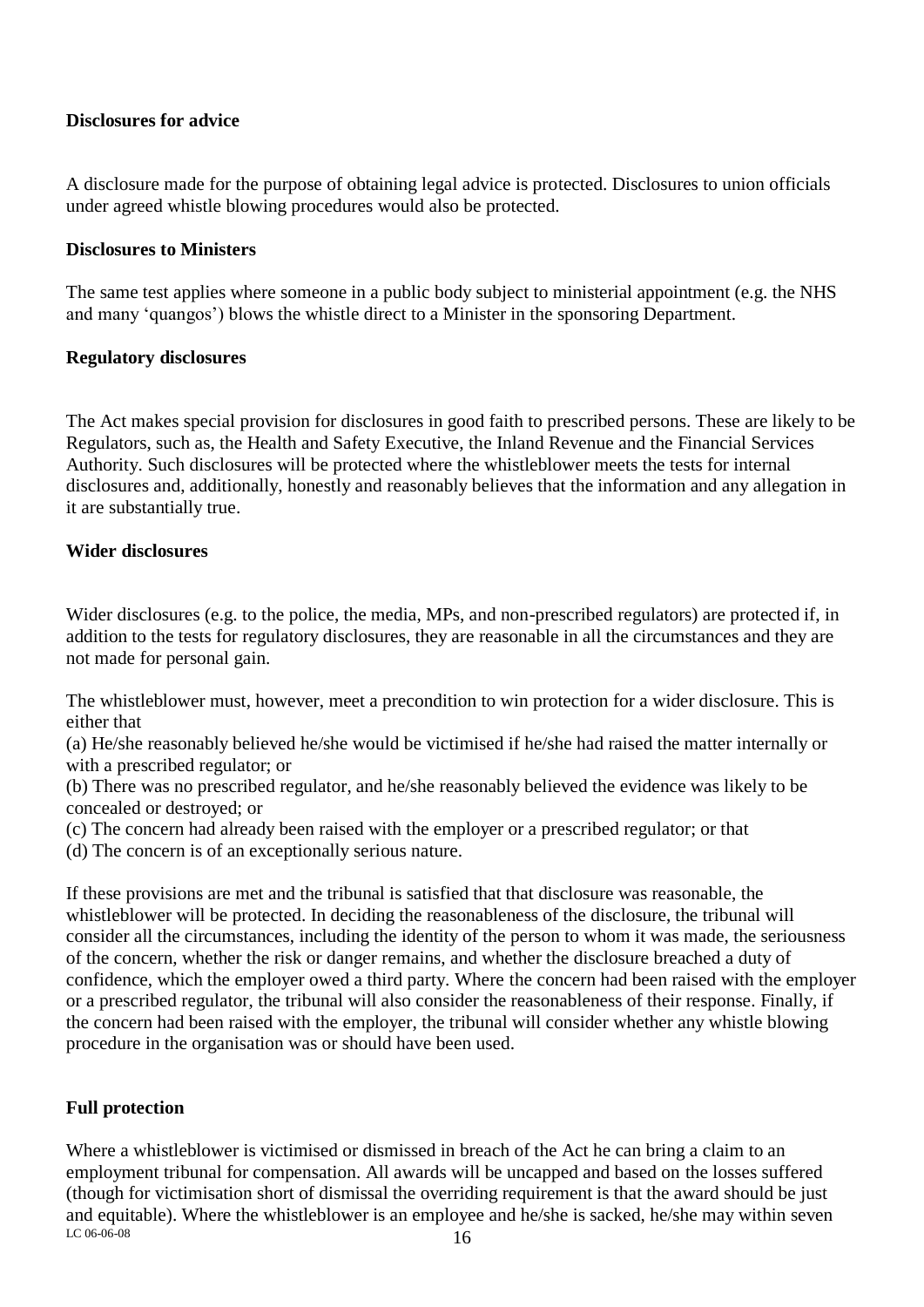days seek interim relief so that his/her employment continues or is deemed to continue until the full hearing.

## **Confidentiality clauses**

Gagging clauses in employment contracts and severance agreements are void insofar as they conflict with the Act"s protection.

### **Secrecy offences**

Where the disclosure of the information is in breach of the Official Secrets Act or another secrecy offence, the whistleblower will lose the protection of the Public Interest Disclosure Act if he/she has been convicted of the offence or if an employment tribunal is satisfied, effectively beyond reasonable doubt, that he/she was guilty of the secrecy offence.

#### **Whistle blowing procedures**

Though the Act does not require organisations to set up whistle blowing procedures, the existence of the Act will encourage the adoption of such procedures. Key aspects of such procedures, as endorsed by the Committee on Standards in Public Life are:

- A clear statement that malpractice is taken seriously in the organisation;
- Respect for the confidentiality of staff raising concerns, if they wish it;
- The opportunity to raise concerns outside the line management structure;
- Access to independent advice;
- An indication of the proper way in which concerns may be raised outside the organisation if necessary; and
- Penalties for making false allegations maliciously.

## **ADDITIONAL PROTECTION DURING UNOFFICIAL INDUSTRIAL ACTION**

Generally, a person taking unofficial industrial action who is dismissed cannot bring a claim for unfair dismissal. There are various statutory exceptions (for example if the main reason for the dismissal is, in fact, carrying out specific health and safety activities). Those exceptions have now been extended (Section 16 of the 1998 Act) to apply to cases where the main reason for the dismissal is a protected disclosure.

## **WHERE TO FIND THE ACT'S PROVISIONS**

This Appendix refers to some sections of the 1998 Act above. The Act itself, however, incorporates its provisions into the Employment Rights Act 1996, mostly in new sections 43A to 43L, but also in other new sections.